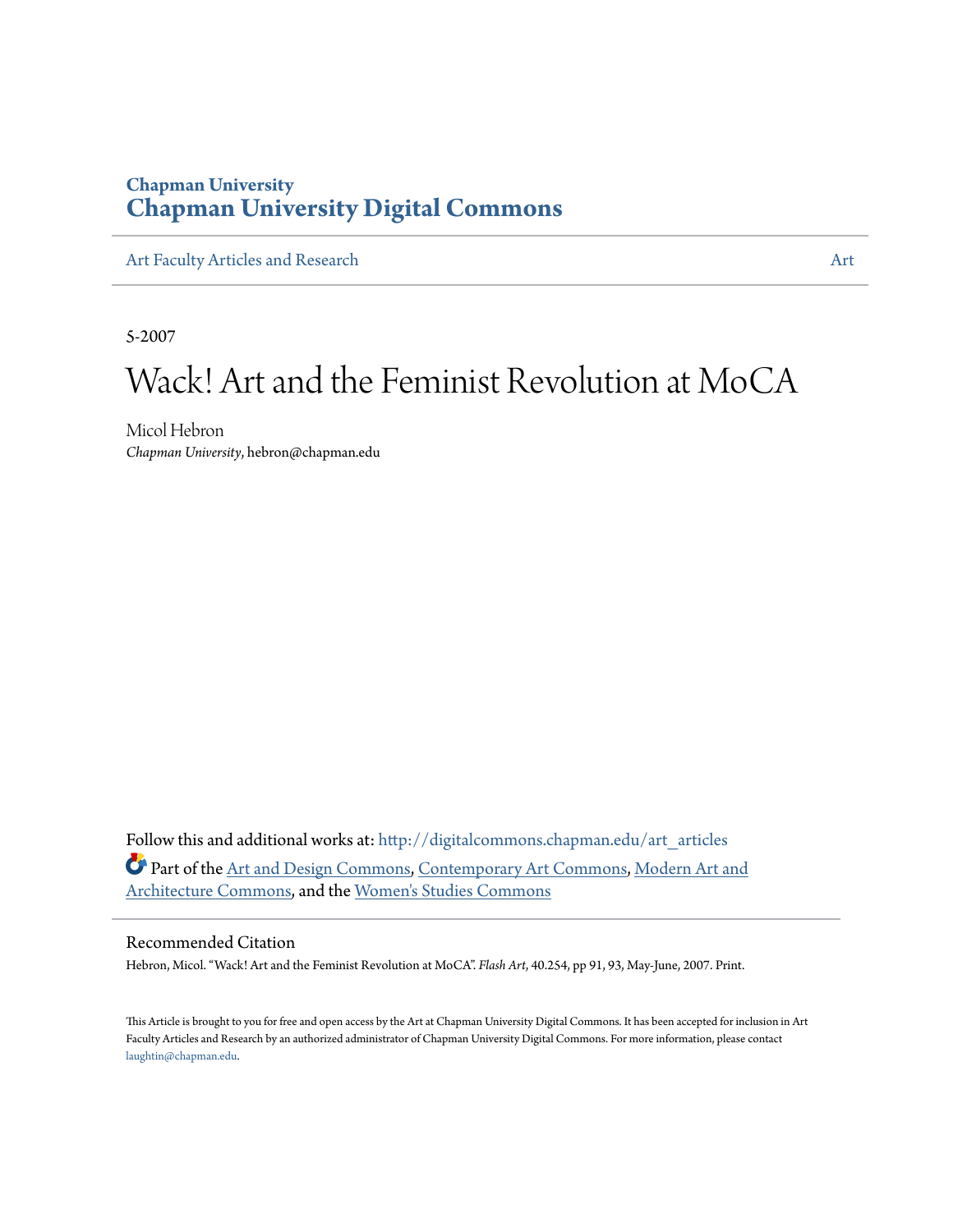# Wack! Art and the Feminist Revolution at MoCA

#### **Comments**

This article was originally published in *[Flash Art International](http://www.flashartonline.com/)*, volume 40, issue 254, in May-June 2007.

#### **Copyright**

Flash Art International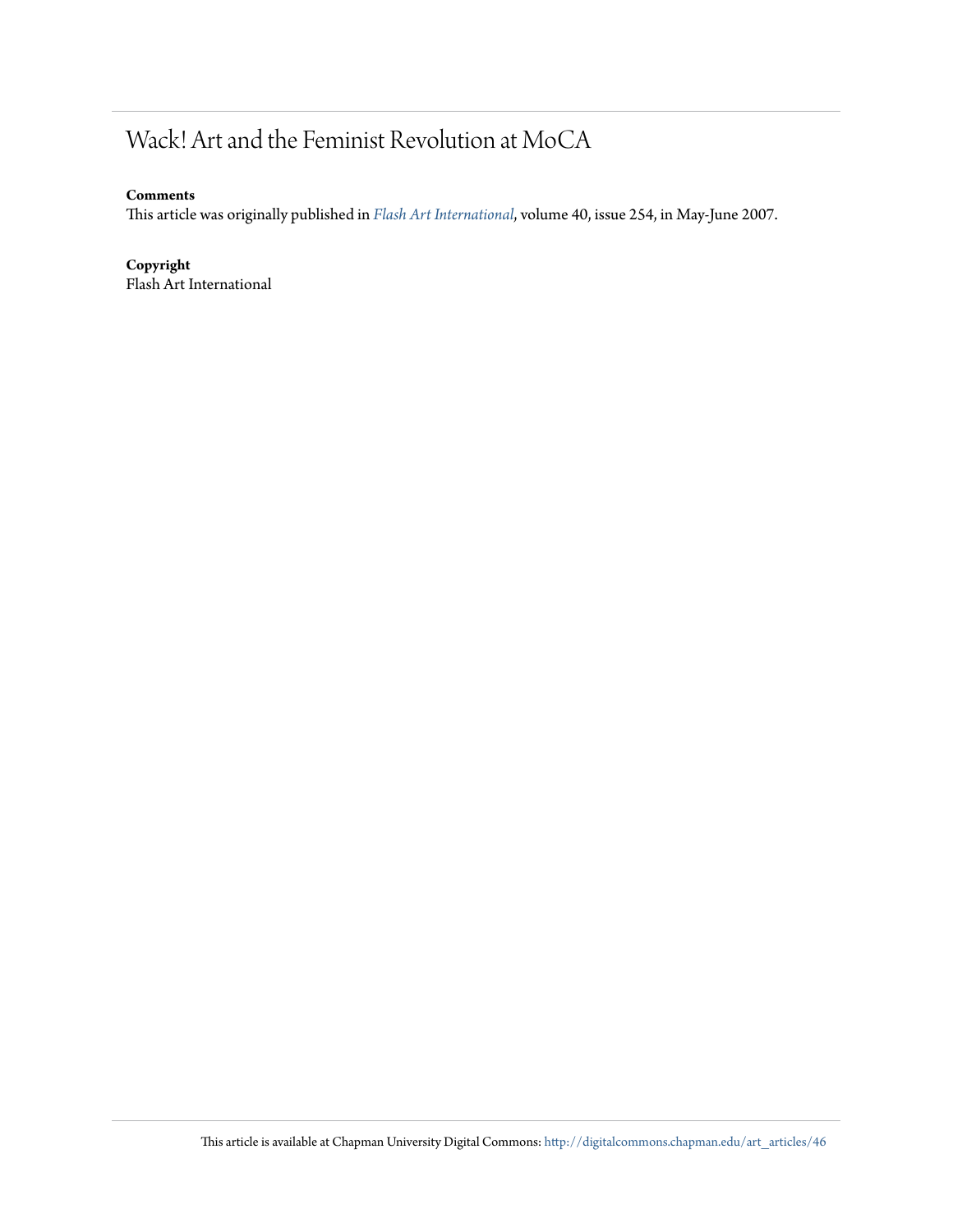# **Flash Art** N *e* **w** *s*

Los Angeles

## **WACK! Art and the Feminist Revolution**

#### Micol Hebron

Connie Butler's pink-glass swan song, "Wack!", closes her tenure at MOCA (before moving to MoMA), and (re)opens the dialogue about feminism. The exhibition features 119 international artists and offers a sampling of art and the feminist revolution from 1965 - 1980. "Wack!" has manv shortcomings: the lack of explanatory wall texts, the lack

of an index in the catalogue, the dearth of black artists. Then there *is* the 'sex sells' tactic of the catalogue cover image, the inclusion of certain artists, and the exclusion of others. But "Wack!" also brings good. Much like the seminal, feminist-generated consciousness raising groups of the '60s and '70s, this exhibition promoted discourse, community and education with an unprecedented program of lectures, performances, screenings, artist-lead walk-throughs of the exhibition and dinner parties around Los Angeles during the first run of this show. It has been by way of the exhibition coupled with these events that the feminist dialogue and revolution has been reinstated.



The exhibition is as difficult for critics to navigate as the history of feminism itself is. There aren't any easy categories, easy definitions, easy timelines, or easy choices. Feminism, feminist art and consequently "Wack!" (8 years in the making), have wrestled for years with the complexity of representation  $-$  gendered, politicized, aestheticized, deconstructed or otherwise. The overwhelming amount of work in this show illuminates

how feminist art was revolutionary in more ways than any other art movement in the 20th century. From performance to installation, video to practices of institutional critique, it was often the courage of feminist artists that kick-started or significantly redirected numerous genres of art.

Continued on page 93.

From left to right: Cosey Fanni Tutti with Instruments for 'Marcel Duchamp's Next Work,' c. 1970. Photo: Coum. Courtesy Cabinet, London; Martha Rosler, Nature<br>Girls (Jumping Janes), from the<br>series ''Body Beautiful or Body Knows No Pain," 1966-72. Photo- montage, dimensions variable.